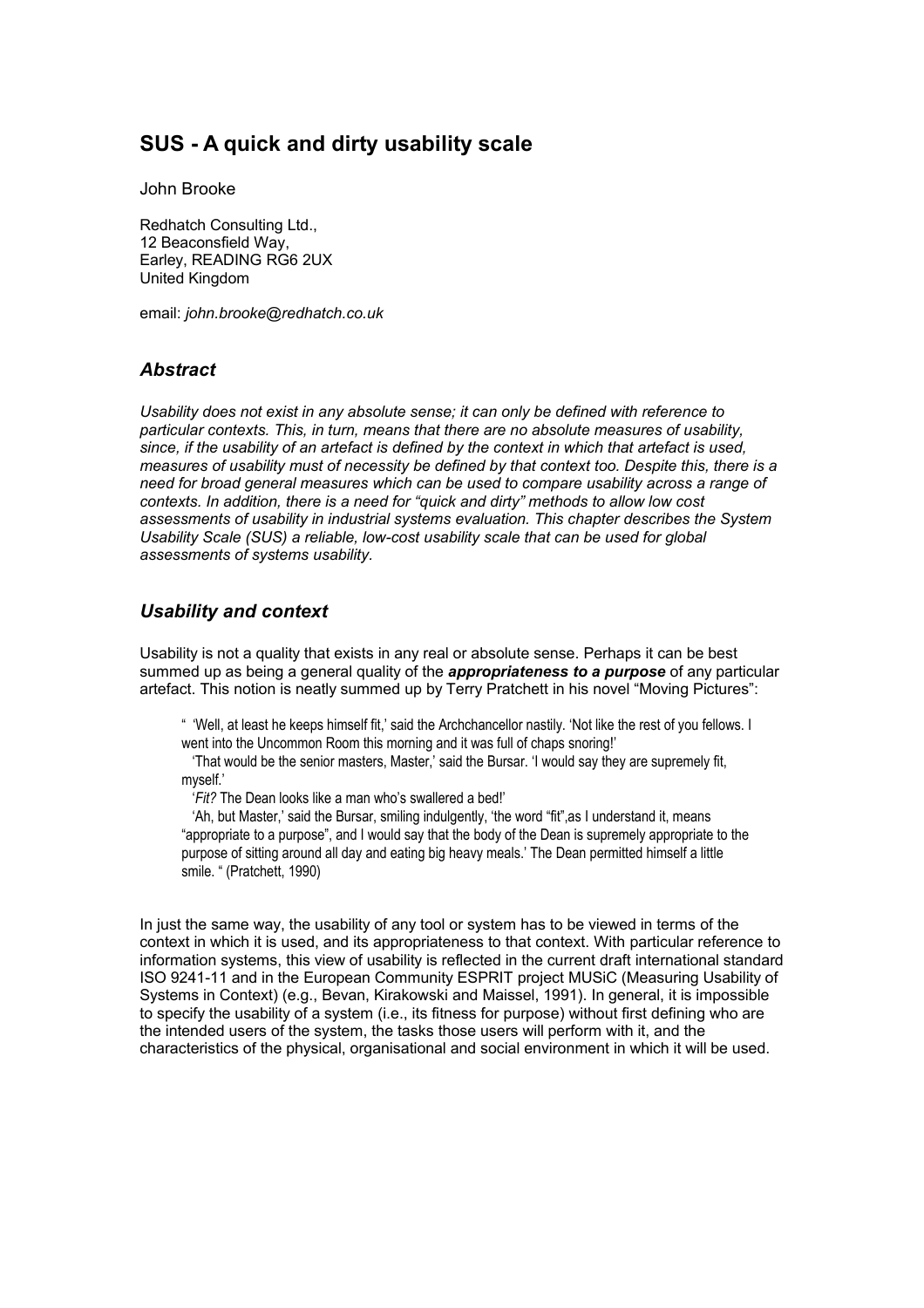Since usability is itself a moveable feast, it follows that measures of usability must themselves be dependent on the way in which usability is defined. It is possible to talk of some general classes of usability measure; ISO 9241-11 suggests that measures of usability should cover

- effectiveness ( the ability of users to complete tasks using the system, and the quality of the output of those tasks),
- efficiency ( the level of resource consumed in performing tasks)
- satisfaction (users' subjective reactions to using the system).

However, the precise measures to be used within each of these classes of metric can vary widely. For example, measures of effectiveness are very obviously determined by the types of task that are carried out with the system; a measure of effectiveness of a word processing system might be the number of letters written, and whether the letters produced are free of spelling mistakes. If the system supports the task of controlling an industrial process producing chemicals, on the other hand, the measures of task completion and quality are obviously going to reflect that process.

A consequence of the context-specificity of usability and measures of usability is that it is very difficult to make comparisons of usability across different systems. Comparing usability of different systems intended for different purposes is a clear case of "comparing apples and oranges" and should be avoided wherever possible. It is also difficult and potentially misleading to generalise design features and experience across systems; for example, just because a particular design feature has proved to be very useful in making one system usable does not necessarily mean that it will do so for another system with a different group of users doing different tasks in other environments.

If there is an area in which it is possible to make more generalised assessments of usability, which could bear cross-system comparison, it is the area of subjective assessments of usability. Subjective measures of usability are usually obtained through the use of questionnaires and attitude scales, and examples exist of general attitude scales which are not specific to any particular system (for example, CUSI (Kirakowski and Corbett, 1988)).

#### *Industrial usability evaluation*

The demands of evaluating usability of systems within an industrial context mean that often it is neither cost-effective nor practical to perform a full-blown context analysis and selection of suitable metrics. Often, all that is needed is a general indication of the overall level of usability of a system compared to its competitors or its predecessors. Equally, when selecting metrics, it is often desirable to have measures which do not require vast effort and expense to collect and analyse data.

These sorts of considerations were very important when, while setting up a usability engineering programme for integrated office systems engineering with Digital Equipment Co. Ltd, a need was identified for a subjective usability measure. The measure had to be capable of being administered quickly and simply, but also had to be reliable enough to be used to make comparisons of user performance changes from version to version of a software product.

The need for simplicity and speed came from the evaluation methods being used; users from customer sites would either visit a human factors laboratory, or a travelling laboratory would be set up at the customer site. The users would then work through evaluation exercises lasting between 20 minutes and an hour, at the end of which a subjective measure of system usability would be collected. As can be imagined, after this period of time, users could be very frustrated, especially if they had encountered problems, since no assistance was given. If they were then presented with a long questionnaire, containing in excess of 25 questions it was very likely that they would not complete it and there would be insufficient data to assess subjective reactions to system usability.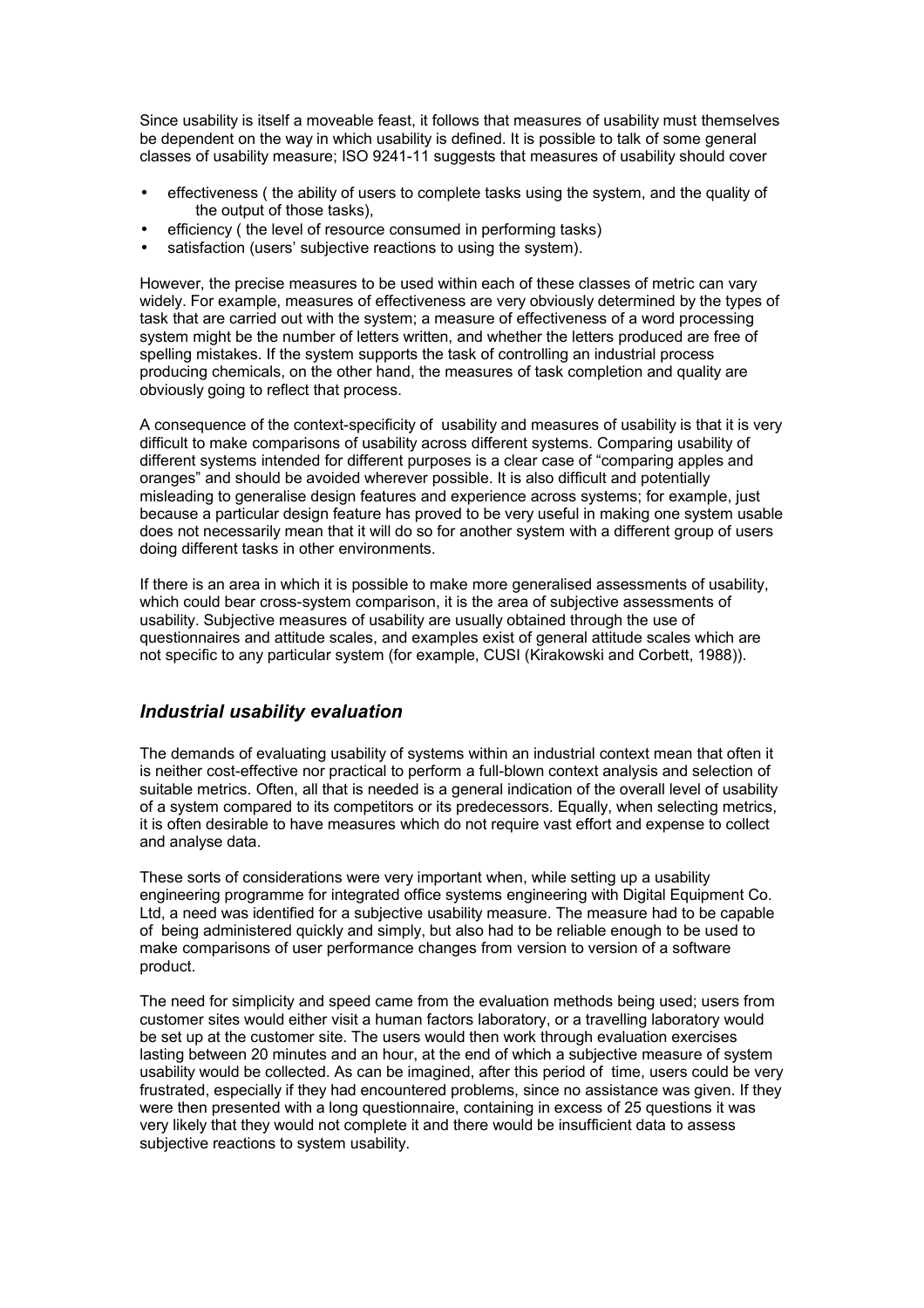## *SUS - the System Usability Scale*

In response to these requirements, a simple usability scale was developed. The System Usability Scale (SUS) is a simple, ten-item scale giving a global view of subjective assessments of usability.

SUS is a *Likert scale*. It is often assumed that a Likert scale is simply one based on forcedchoice questions, where a statement is made and the respondent then indicates the degree of agreement or disagreement with the statement on a 5 (or 7) point scale. However, the construction of a Likert scale is somewhat more subtle than this. Whilst Likert scales are presented in this form, the statements with which the respondent indicates agreement and disagreement have to be selected carefully.

The technique used for selecting items for a Likert scale is to identify examples of things which lead to extreme expressions of the attitude being captured. For instance, if one was interested in attitudes to crimes and misdemeanours, one might use serial murder and parking offences as examples of the extreme ends of the spectrum. When these examples have been selected, then a sample of respondents is asked to give ratings to these examples across a wide pool of potential questionnaire items. For instance, respondents might be asked to respond to statements such as "hanging's too good for them", or "I can imagine myself doing something like this".

Given a large pool of such statements, there will generally be some where there is a lot of agreement between respondents. In addition, some of these will be ones where the statements provoke extreme statements of agreement or disagreement among all respondents. It is these latter statements which one tries to identify for inclusion in a Likert scale, since, we would hope that, if we have selected suitable examples, there would be general agreement of extreme attitudes to them. Items where there is ambiguity are not good discriminators of attitudes. For instance, while one hopes that there would be a general, extreme disagreement that "hanging's too good" for those who perpetrate parking offences, there may well be less agreement about applying this statement to serial killers, since opinions differ widely about the ethics and efficacy of capital punishment.

SUS was constructed using this technique. A pool of 50 potential questionnaire items was assembled. Two examples of software systems were then selected (one a linguistic tool aimed at end users, the other a tool for systems programmers) on the basis of general agreement that one was "really easy to use" and one was almost impossible to use, even for highly technically skilled users. 20 people from the office systems engineering group, with occupations ranging from secretary through to systems programmer then rated both systems against all 50 potential questionnaire items on a 5 point scale ranging from "strongly agree" to "strongly disagree".

The items leading to the most extreme responses from the original pool were then selected. There were very close intercorrelations between all of the selected items ( $\pm$  0.7 to  $\pm$  0.9). In addition, items were selected so that the common response to half of them was strong agreement, and to the other half, strong disagreement. This was done in order to prevent response biases caused by respondents not having to think about each statement; by alternating positive and negative items, the respondent has to read each statement and make an effort to think whether they agree or disagree with it.

The System Usability Scale is shown in the next section of this chapter. It can be seen that the selected statements actually cover a variety of aspects of system usability, such as the need for support, training, and complexity, and thus have a high level of face validity for measuring usability of a system.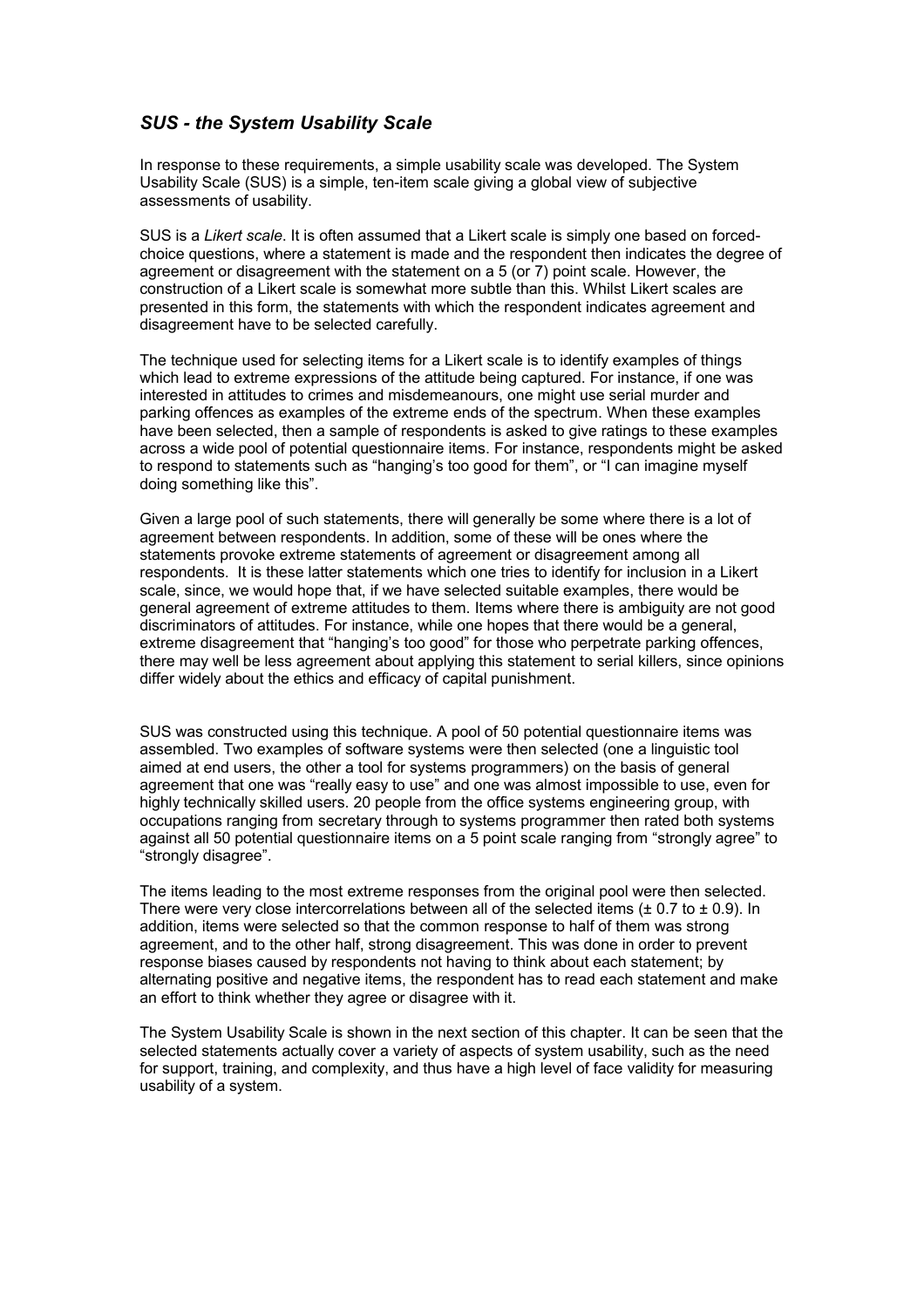## *System Usability Scale*

© Digital Equipment Corporation, 1986.

- 1. I think that I would like to use this system frequently
- 2. I found the system unnecessarily complex
- 3. I thought the system was easy to use
- 4. I think that I would need the support of a technical person to be able to use this system
- 5. I found the various functions in this system were well integrated
- 6. I thought there was too much inconsistency in this system
- 7. I would imagine that most people would learn to use this system very quickly
- 8. I found the system very cumbersome to use
- 9. I felt very confident using the system
- 10. I needed to learn a lot of things before I could get going with this system

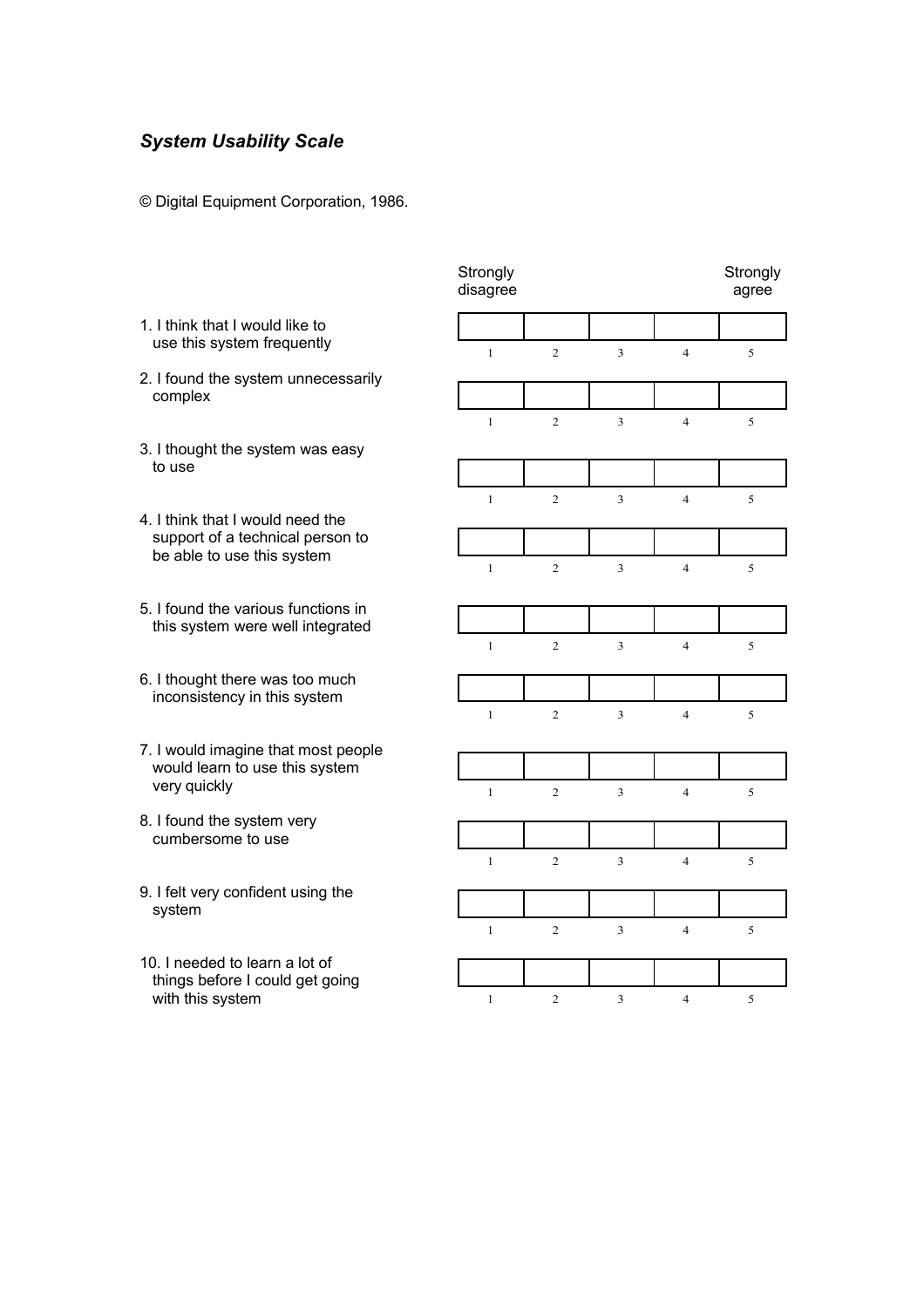## *Using SUS*

The SU scale is generally used after the respondent has had an opportunity to use the system being evaluated, but before any debriefing or discussion takes place. Respondents should be asked to record their immediate response to each item, rather than thinking about items for a long time.

All items should be checked. If a respondent feels that they cannot respond to a particular item, they should mark the centre point of the scale.

### *Scoring SUS*

SUS yields a single number representing a composite measure of the overall usability of the system being studied. Note that scores for individual items are not meaningful on their own.

To calculate the SUS score, first sum the score contributions from each item. Each item's score contribution will range from 0 to 4. For items 1,3,5,7,and 9 the score contribution is the scale position minus 1. For items 2,4,6,8 and 10, the contribution is 5 minus the scale position. Multiply the sum of the scores by 2.5 to obtain the overall value of SU.

SUS scores have a range of 0 to 100.

The following section gives an example of a scored SU scale.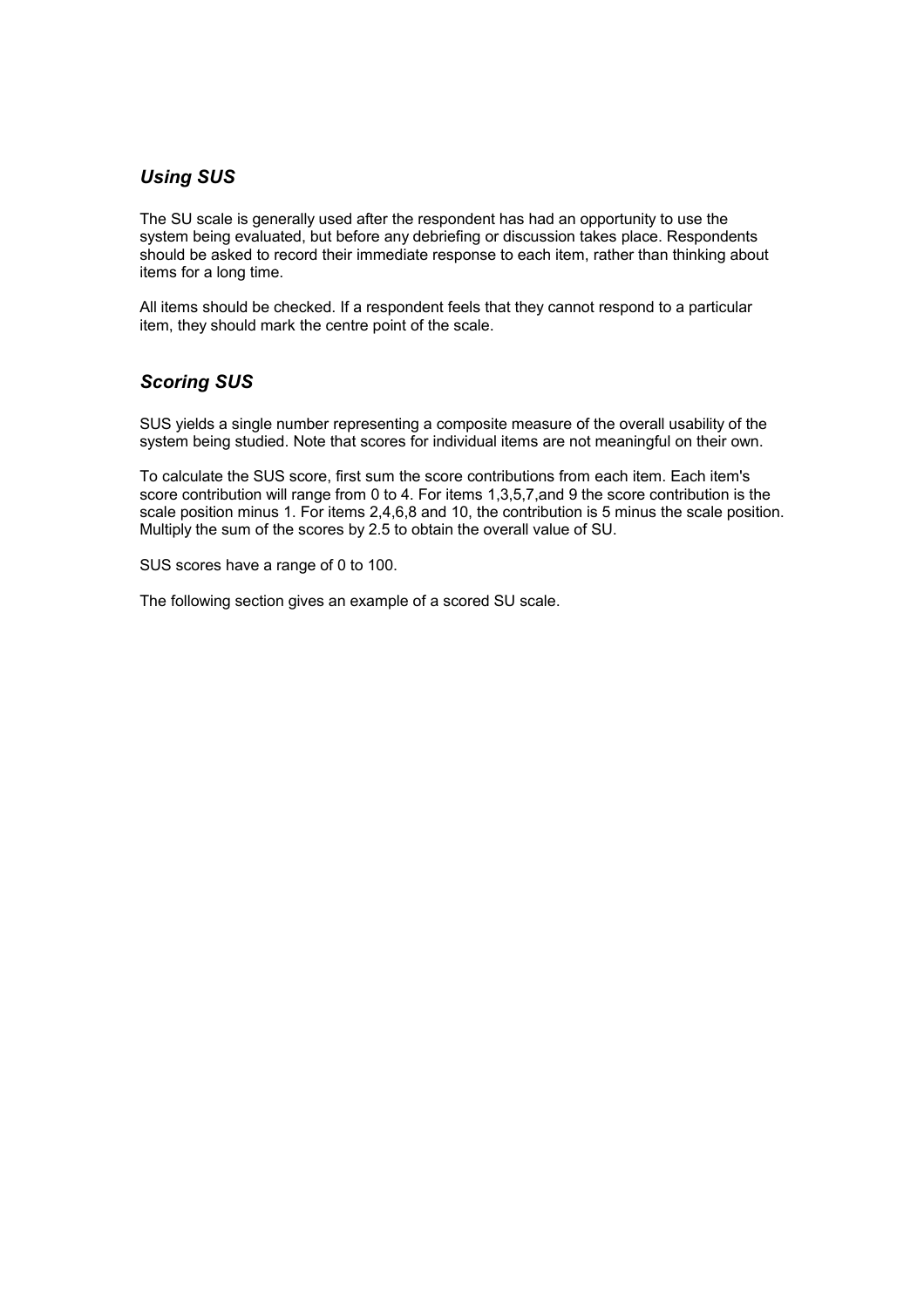## *System Usability Scale*

© Digital Equipment Corporation, 1986.

- 1. I think that I would like to use this system frequently
- 2. I found the system unnecessarily complex
- 3. I thought the system was easy to use
- 4. I think that I would need the support of a technical person to be able to use this system
- 5. I found the various functions in this system were well integrated
- 6. I thought there was too much inconsistency in this system
- 7. I would imagine that most people would learn to use this system very quickly
- 8. I found the system very cumbersome to use
- 9. I felt very confident using the system
- 10. I needed to learn a lot of things before I could get going with this system



**Total score = 22**

**SUS Score = 22 \*22.5 = 55**